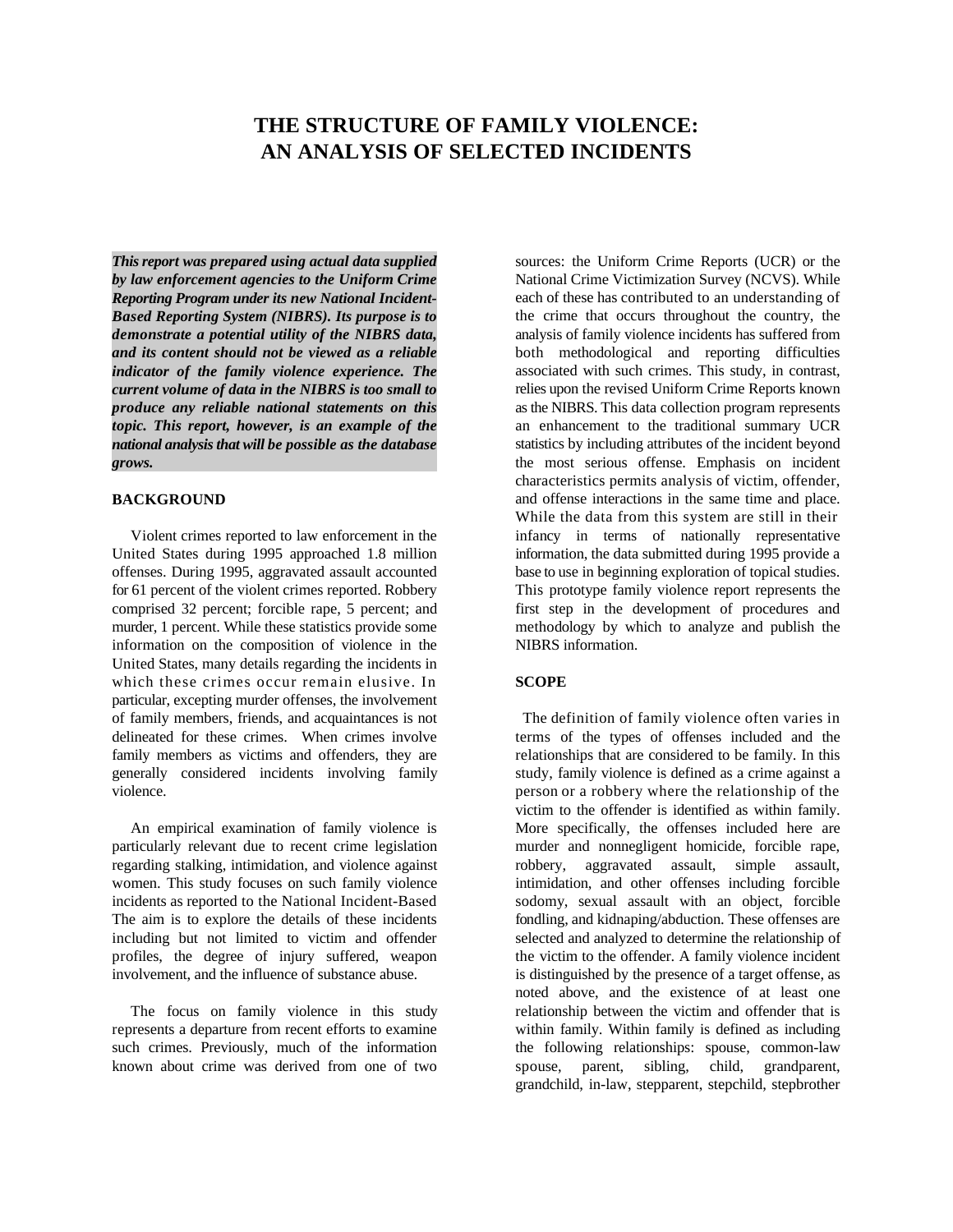family violence does not include boyfriend. However, care in management of both the data and the girlfriend, ex-spouse, ex-boyfriend, or ex-girlfriend. structural relationships among the variables provides an Therefore, a family violence incident is distinguished avenue for meaningful analyses to be conducted. by the relationship of a violent offense victim to at least one of the offenders in that incident. According to the data submitted, these 836,846

structure of family violence. The analysis is organized information pertaining to these aspects of the incidents into two sections: 1) an overall analysis of family reported serve as the basis for the statistical violence incidents and 2) offense-specific subsections information presented herein. The results, however, including analyses of incidents involving murder, may not be generalized to criminality across the rape, aggravated assault, simple assault, intimidation, country due to the limited reporting of the NIBRS and all other family violence offenses including data to date. Nonetheless, this work is undertaken to forcible sodomy, sexual assault with an object, illustrate the potential applications of the NIBRS data forcible fondling, and kidnaping/abduction. to understanding family violence and to suggest some

## **DATA**

Criminal incidents that became known to law is reported. enforcement during 1995 through submission to the FBI's NIBRS are the source of data for this study. During 1995, nine states submitted a total of 836,846 Group A incident reports to the  $FBI<sup>1</sup>$ 

each incident and arrest within 22 crime categories. with a criminal incident, 37 percent, or 214,464, were For each offense known to police within these reported to have suffered a violent offense. As shown categories, incident, victim, property, offender, and in Table 1, 56 percent of violent offenses were simple arrestee information is reported. A full description of assault, 21 percent aggravated assault, 12 percent the NIBRS is contained in four volumes published by intimidation, 4 percent robbery, and 2 percent rape. the UCR Program. Again, since the NIBRS is an Four percent were other offenses. incident-level reporting program rather than a summarized offense-level data collection system, there are provisions for multiple attributes within given incidents. For example, an incident may contain multiple victims, multiple offenders, multiple offenses, and there may be multiple attributes of a given incident (i.e., weapons, substance abuse, property loss, etc.). In the NIBRS, the attributes of up to 99 offenders, 999 victims, 10 offenses, and 99 arrestees may be reported for a single incident. While incidents infrequently involve such multiple attributes, the NIBRS provides for a complete description of such characteristics in these instances. The multiplicity of both individuals and attributes within a single incident  $(S(1))\(1))\(1))\(1))\(1))$ 

or stepsister, or other family member. This definition of presents significant challenges to efficient analyses.

These incidents are then analyzed to determine the 925,812 offenses, and 936,828 offenders. The of the crime-analytic uses of such data. Before incidents contained information on 889,573 victims, focusing on family violence, some general information relative to the overall violence picture from the NIBRS

# **OVERALL VIOLENCE**

Of all the violent incidents reported to the NIBRS The NIBRS data collection contains information on all individual victims reported to have been associated in 1995, 88 percent involved only a single victim. Of

| Table 1. Number of Violent Offenses and |  |
|-----------------------------------------|--|
| <b>Percent Distribution, 1995</b>       |  |

| Offense                   | Number  | Percent |
|---------------------------|---------|---------|
| Murder                    | 458     | 0.21    |
| Forcible Rape             | 3.924   | 1.81    |
| Robbery                   | 9082    | 4.19    |
| <b>Aggravated Assault</b> | 46,391  | 21.40   |
| Simple Assault            | 121,774 | 56.17   |
| Intimidation              | 26,154  | 12.06   |
| <b>Other Offenses</b>     | 9.023   | 4.16    |
| Total                     | 216,806 | 100.00  |

Focusing on the relationships of the violent crime victims to their offenders reveals family relationships accounted for 23 percent. Specifically, 11 percent were spouses; 2 percent, common-law spouses; 2 percent, parents; 2 percent, siblings; 2 percent, children; and the remainder, otherwise related. (See Table 2.)

<sup>1.</sup> Group A incident reports relate to offenses within 22 crime categories that are deemed appropriate indicators of the dimensions and trends in crime. The criteria for designation of a Group A offense are:1) the seriousness of the offense; 2) the frequency or volume of its occurrence; 3) how widespread the offense occurs in the U.S.; and 4) whether the offense will come to the attention to law enforcement. Other factors influencing the definition of offenses included in Group A the NIBRS incident reports are further outlined in the NIBRS edition of the *Uniform Crime Reporting Handbook*.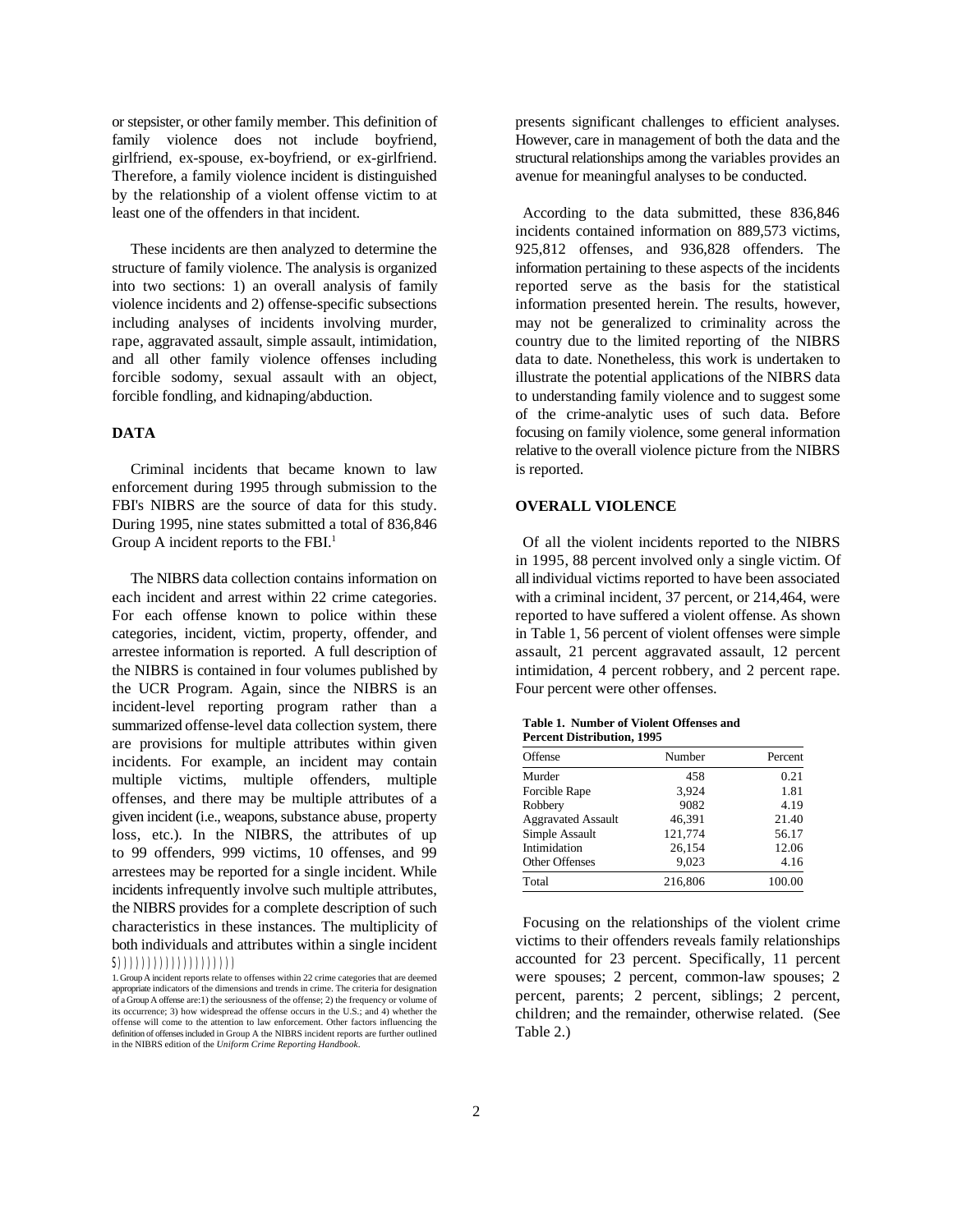distinguished from offenders, such as in bar fights or compared to 29 percent). (See Table 3.) family fights where husband and wife are both charged. Relationships were unknown for 8 percent. Again, caution should be used in interpreting these (See Table 2.) findings since some of this information may reflect

|  | Table 2. Number of Victim to Offender Relationships |  |
|--|-----------------------------------------------------|--|
|  | and Percent Distribution, All Violent Crimes, 1995  |  |

| Relationship        | Number  | Percent | $P_{\text{rel}}$<br>violence. |
|---------------------|---------|---------|-------------------------------|
| Spouse              | 27,068  | 10.64   |                               |
| Common-law spouse   | 6,058   | 2.38    |                               |
| Parent              | 4,944   | 1.94    | In term                       |
| Sibling             | 5,709   | 2.25    | victims of                    |
| Child               | 5,631   | 2.21    | with the                      |
| Grandparent         | 265     | .10     | minor in                      |
| Grandchild          | 341     | .13     |                               |
| In-law              | 2,120   | .83     | (See Tab                      |
| Stepparent          | 878     | .35     | to the fo                     |
| Stepchild           | 1,485   | .58     | internal                      |
| Stepsibling         | 302     | .12     |                               |
| Other family member | 4,530   | 1.78    | unconsci                      |
| Offender*           | 12,949  | 5.09    | Table 4.<br><b>All Viole</b>  |
| Otherwise known     | 122,691 | 48.25   | Injury                        |
| Stranger            | 39,006  | 15.34   |                               |
| Unknown             | 20,308  | 7.99    | Major                         |
| Total               | 254,285 | 100.00  | Minor<br>None                 |

\* Cases where a participant in the incident is a victim and offender, such as bar fights or family disputes where both husband and wife are charged with assault.

**Table 3. Number of Victims and Percent Distribution, by Age, Sex, and Race, All Violent Crimes, 1995**

|             | Number  | Percent |
|-------------|---------|---------|
| Age:        |         |         |
| $0 - 11$    | 12,389  | 5.78    |
| $12 - 17$   | 33,049  | 15.41   |
| 18 and over | 165,223 | 77.04   |
| Unknown     | 3.803   | 1.77    |
| Total       | 214,464 | 100.00  |
| Sex:        |         |         |
| Male        | 91,098  | 42.48   |
| Female      | 123,052 | 57.38   |
| Unknown     | 314     | 0.15    |
| Total       | 214,464 | 100.00  |
| Race:       |         |         |
| White       | 149,895 | 69.89   |
| Nonwhite    | 61,230  | 28.55   |
| Unknown     | 3,339   | 1.56    |
| Total       | 214,464 | 100.00  |

The distribution of victims of general violent crime by age, race, and sex may also be important. In terms of age, 77 percent of the violent crime victims were reported to be age 18 and over, 15 percent to be

Among relationships identified in overall violence, inveniles aged 12-17, and 6 percent to be children 48 percent involved acquaintances of the victims; 15 underthe age of 12. Males accounted for 42 percent of percent strangers; and 5 percent persons involved in the victims, and females, 57 percent. Whites were mutual violence where victims could not be victimized more frequently than nonwhites (70 percent

> more the demographic composition of the jurisdictions reporting the NIBRS information than an accurate picture of the demographic composition of victims of

> In terms of injuries suffered, 49 percent of the victims of violent crime reported no injuries associated with the incident. Yet, 43 percent reported some minor injuries, and 8 percent suffered major injuries. (See Table 4.) Major injury includes but is not limited to the following: apparent broken bones, possible internal injury, severe laceration, loss of teeth, and unconsciousness.

| Table 4. Number of Victims and Percent Distribution, |  |
|------------------------------------------------------|--|
| <b>All Violent Crimes, 1995</b>                      |  |

| Injury | Number                                                       | Percent |
|--------|--------------------------------------------------------------|---------|
| Major  | 14,563                                                       | 7.72    |
| Minor  | 81.347                                                       | 43.12   |
| None   | 92.763                                                       | 49.17   |
| Total  | 188.673                                                      | 100.00  |
|        | Note: Murder and intimidation are not included in this table |         |

Note: Murder and intimidation are not included in this table.

To summarize, 24 percent of the offenses in the NIBRS database for 1995 involve a violent crime. Based on victims where injury was provided, 51 percent sustained an injury as a result of the incident. The age, sex, and race data show that victims of violence in the NIBRS jurisdictions are predominately adults, white, and female. Twenty-three percent of all the violent crime victims recorded have family relationships to the offenders.

While this information provides an overall description of the victims of violence and is useful for describing the general demographics of victims of violence, an examination of the structure of particular crimes that contribute to this overall picture may also be insightful. An analysis of particular types of crimes and comparisons and contrasts to this general picture of violence may suggest some facets of these crimes that are amenable to prevention efforts by law enforcement and the community. Further, law enforcement practice and policy may profit from a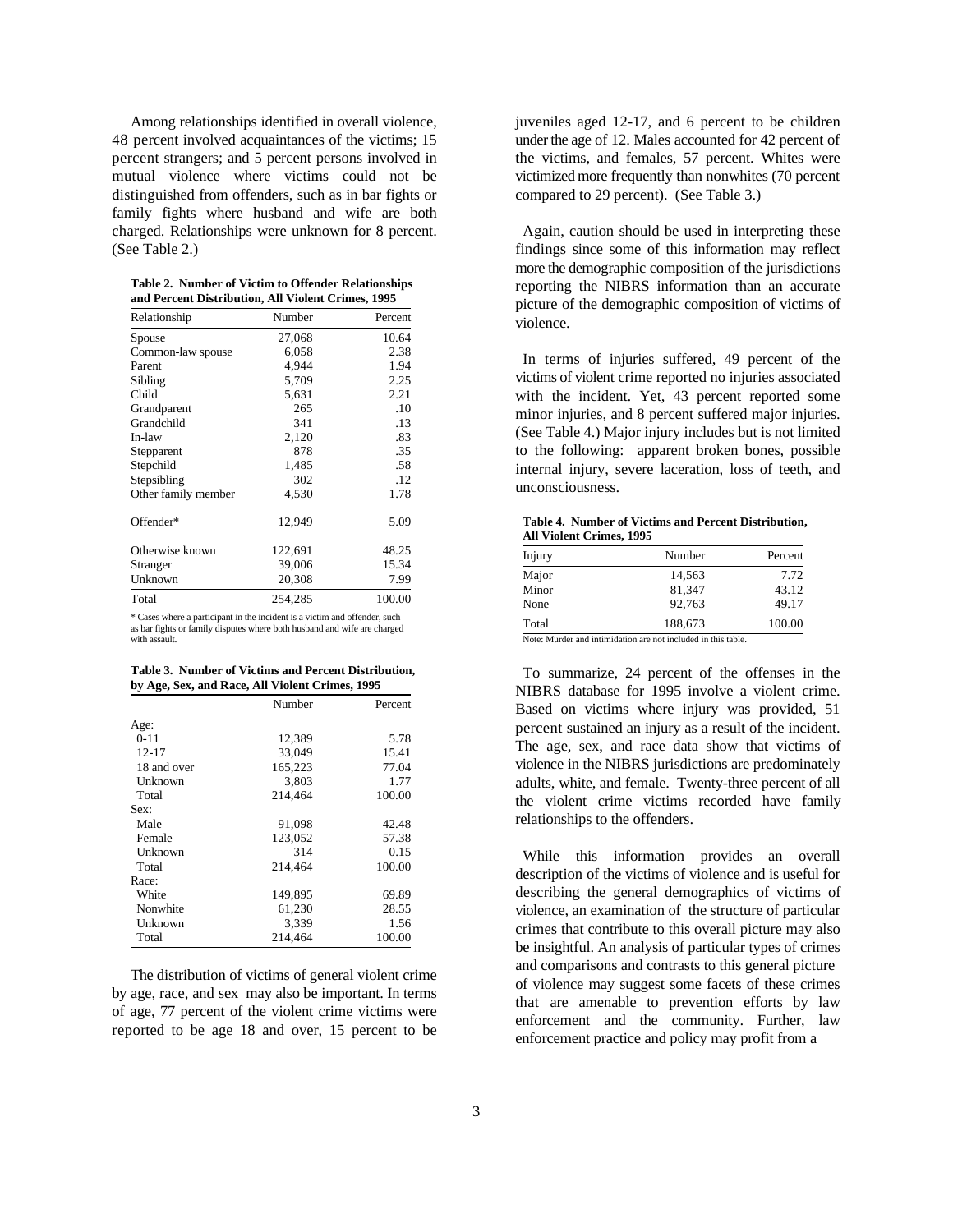sustained, and substance abuse that may be involved in Tables 3 and 7.) such crimes. With this in mind, a more in-depth analysis of the family violence incidents in the NIBRS data for 1995 was undertaken.

## **FAMILY VIOLENCE**

Of the 214,464 victims of violent offenses, 57,985, or about 27 percent, were reported to have been related to one or more of their offenders. Incidents that involved this type of victimization (involving a violent offense perpetrated toward an individual by a relative) comprise the universe of incidents that were available for analysis. That is, a family violence incident must include a victim that can be identified as being related to one or more of the offenders involved in the incident.

The distribution of types of offenses against family violence victims are shown in Table 5. The majority, 94 percent, suffered assault offenses (i.e., either intimidation, simple assault, or aggravated assault). This percentage is about 5 points higher than the frequency of assault offenses in overall crimes of violence.

**Table 5. Number of Offenses and Percent Distribution, Family Violence, 1995**

| Offense                   | Number | Percent |
|---------------------------|--------|---------|
| Murder                    | 102    | 0.17    |
| <b>Forcible Rape</b>      | 646    | 1.10    |
| Robbery                   | 110    | 0.19    |
| <b>Aggravated Assault</b> | 11,032 | 18.85   |
| Simple Assault            | 39,717 | 67.85   |
| Intimidation              | 4.184  | 7.15    |
| <b>Other Offenses</b>     | 2,747  | 4.69    |
| Total                     | 58.538 | 100.00  |

Considering the relevance of the relationship between the victim and the offender, Table 6 also shows that of all relatives involved in family violence, a spouse/common-law spouse is the most frequent at 46 percent.

In terms of demographics, the victims of family violence vary from those of overall crimes of violence. The victims of family violence are slightly older (83 percent over the age of 18) and overwhelmingly female (73 percent). The race of victims does not appear to differ from that of victims

closer examination of the structure of particular crimes of overall crimes of violence. In the jurisdictions in terms of the victims, the typical offender, and the understudy, the victim race information shows that 71 situational characteristics such as weapon use, injuries percent of family violence victims are white. (See

| Table 6. Number of Victim to Offender Relationships |  |
|-----------------------------------------------------|--|
| and Percent Distribution, Family Violence, 1995     |  |

| Relationship        | Number | Percent |
|---------------------|--------|---------|
| Spouse              | 27,068 | 37.45   |
| Common-law spouse   | 6,058  | 8.38    |
| Parent              | 4,944  | 6.84    |
| Sibling             | 5,709  | 7.90    |
| Child               | 5,631  | 7.79    |
| Grandparent         | 265    | 0.37    |
| Grandchild          | 341    | 0.47    |
| In-law              | 2,120  | 2.93    |
| Stepparent          | 878    | 1.21    |
| Stepchild           | 1,485  | 2.05    |
| Stepsibling         | 302    | 0.42    |
| Other family member | 4,530  | 6.27    |
| Offender*           | 12,949 | 17.92   |
| Total               | 72,280 | 100.00  |

\* Cases where a participant in the incident is a victim and offender, such as bar fights or family disputes where both husband and wife are charged with assault.

| Table 7. Number of Victims and Percent Distribution, |  |
|------------------------------------------------------|--|
| by Age, Sex, and Race, Family Violence, 1995         |  |

|             | Number | Percent |
|-------------|--------|---------|
| Age:        |        |         |
| $0 - 11$    | 3,910  | 6.74    |
| $12 - 17$   | 5,557  | 9.58    |
| 18 and over | 48,023 | 82.82   |
| Unknown     | 495    | 0.85    |
| Total       | 57,985 | 100.00  |
| Sex:        |        |         |
| Male        | 15,402 | 26.56   |
| Female      | 42,553 | 73.39   |
| Unknown     | 30     | 0.05    |
| Total       | 57,985 | 100.00  |
| Race:       |        |         |
| White       | 41,110 | 70.90   |
| Nonwhite    | 16,304 | 28.12   |
| Unknown     | 571    | 0.98    |
| Total       | 57,985 | 100.00  |

The degree of injury varies somewhat from that suffered by victims of overall crimes of violence as well. Victims of family violence suffered some injury in 54 percent of the cases. (See Table 8.) This statistic compares with 51 percent in overall crimes of violence. There was a slight difference in the frequency of major injuries being sustained with 2 percent more in overall violent crimes and a 5 percent difference in minor injuries for family violence versus overall violent crime. Victims of family violence only slightly more frequently suffer any injury than do victims of overall crimes of violence. However, generalizations from this information on victim injury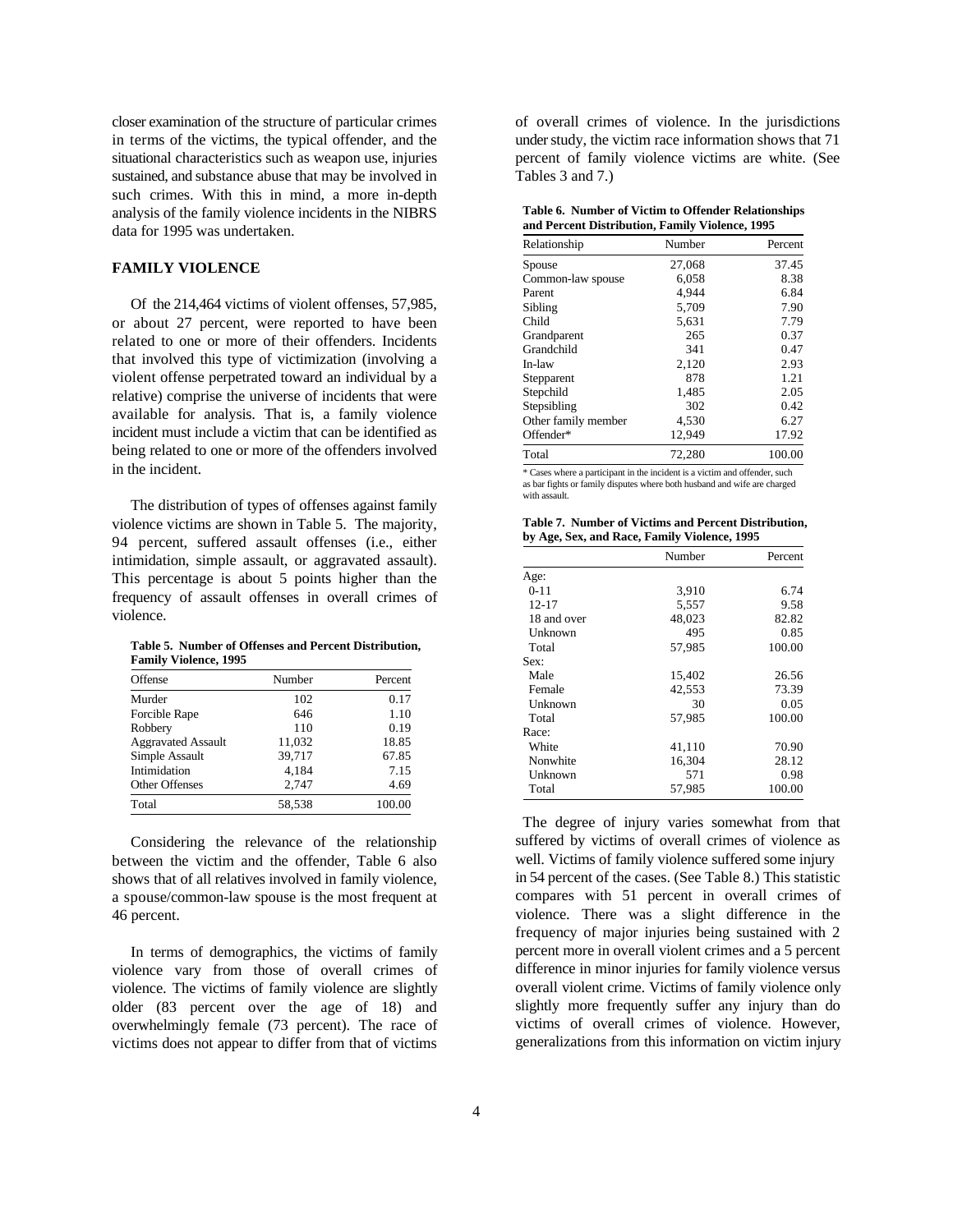could be limited by either the strict definitions of accounted for a lesser proportion of family-related minor and major injury used in the NIBRS or by the murders. (See Table 9.) minor and major injury used in the NIBRS or by the likelihood that such injuries go unreported at the time of the incident.

**Table 8. Number of Victims and Percent Distribution, Family Violence, 1995**

| Injury | Number | Percent |
|--------|--------|---------|
| Major  | 3,045  | 5.65    |
| Minor  | 25,857 | 47.99   |
| None   | 24.983 | 46.36   |
| Total  | 53,885 | 100.00  |

While the general picture of family violence is useful to contrast with that presented by overall crimes of violence, more fine-grained analyses of particular offenses may yield information about the structure of specific types of family situations that involve such crimes. Such analyses are presented below.

## **MURDER**

Murder accounts for only about one-fifth of one percent (.21 percent) of all violent offenses. Considering family violence, murder occurs at about the same general frequency as overall violence occurs, 0.17 percent. However, there are some differences in the composition of these crimes relative to demographics, substance abuse, weapon use, and offender characteristics.

In the jurisdictions studied, children aged 0-11, females, and whites accounted for larger proportions of family murder victims than of all victims of murder. Conversely, adults, males, and nonwhites

| Table 9. Percent Distribution of Victims by Age, Sex, |  |
|-------------------------------------------------------|--|
| and Race, Murder, 1995                                |  |

|             | Overall | Family |
|-------------|---------|--------|
| Age:        |         |        |
| $0 - 11$    | 5.46    | 12.75  |
| $12 - 17$   | 4.80    | 0.98   |
| 18 and over | 88.43   | 82.35  |
| Unknown     | 1.31    | 3.92   |
| Sex:        |         |        |
| Male        | 68.12   | 48.04  |
| Female      | 31.88   | 51.96  |
| Unknown     | 0.00    | 0.00   |
| Race:       |         |        |
| White       | 52.62   | 58.82  |
| Nonwhite    | 46.07   | 40.20  |
| Unknown     | 1.31    | 0.98   |

**Table 10. Percent Distribution of Offenses where Offenders were Suspected of Substance Use, Murder, 1995**

| Suspected Use | Overall | Family |
|---------------|---------|--------|
| Alcohol       | 13.32   | 15.69  |
| Drugs         | 2.18    | 3.92   |
| Multiple      | 1.75    | 1.96   |
| None          | 82.75   | 78.43  |

#### **Table 11. Percent Distribution of Weapons Used, Murder, 1995**

| Weapon              | Overall | Family |
|---------------------|---------|--------|
| Firearm             | 56.33   | 53.92  |
| Knife               | 14.85   | 14.71  |
| <b>Blunt Object</b> | 5.24    | 3.92   |
| Personal Weapons    | 9.17    | 15.69  |
| Other               | 5.46    | 3.92   |
| Multiple            | 5.90    | 5.88   |
| None/unknown        | 3.06    | 1.96   |

|  |  | Table 12. Number and Percent Distribution of Confrontations by Victim and Offender Age, Murder, 1995 |  |
|--|--|------------------------------------------------------------------------------------------------------|--|
|  |  |                                                                                                      |  |

|                |                  |            |              | Offender Age* |              |              |              |              |       |  |
|----------------|------------------|------------|--------------|---------------|--------------|--------------|--------------|--------------|-------|--|
| Victim Age*    |                  | $0 - 11$   |              | $12 - 17$     |              |              | 18 and over  |              | Total |  |
| All murder:    |                  |            |              |               |              |              |              |              |       |  |
| $0 - 11$       | $\Omega$         | $(0.00\%)$ |              | (3.85%)       | 25           | (96.15%)     | 26           | $(100.00\%)$ |       |  |
|                | $(0.00\%)$       |            | (1.23%)      |               | $(4.82\%)$   |              | (4.33%)      |              |       |  |
| $12 - 17$      | 0                | $(0.00\%)$ | 12           | (35.29%)      | 22           | $(64.71\%)$  | 34           | $(100.00\%)$ |       |  |
|                | $(0.00\%)$       |            | (14.81%)     |               | $(4.24\%)$   |              | $(5.66\%)$   |              |       |  |
| 18 and over    |                  | $(0.18\%)$ | 68           | (12.57%)      | 472          | (87.25%)     | 541          | $(100.00\%)$ |       |  |
|                | $(100.00\%)$     |            | $(83.95\%)$  |               | $(90.94\%)$  |              | $(90.02\%)$  |              |       |  |
| Total          |                  | (0.17%)    | 81           | $(13.48\%)$   | 519          | (86.36%)     | 601          | $(100.00\%)$ |       |  |
|                | $(100.00\%)$     |            | $(100.00\%)$ |               | $(100.00\%)$ |              | $(100.00\%)$ |              |       |  |
| Family murder: |                  |            |              |               |              |              |              |              |       |  |
| $0 - 11$       | $\mathbf{0}$     | $(0\%)$    |              | (6.25%)       | 15           | (93.75%)     | 16           | $(100.00\%)$ |       |  |
|                | NA               |            | $(20.00\%)$  |               | (14.15%)     |              | $(14.41\%)$  |              |       |  |
| $12 - 17$      | $\mathbf{0}$     | $(0\%)$    | $\Omega$     | $(0.00\%)$    |              | $(100.00\%)$ |              | $(100.00\%)$ |       |  |
|                | NA               |            | $(0.00\%)$   |               | $(0.94\%)$   |              | $(0.90\%)$   |              |       |  |
| 18 and over    | $\boldsymbol{0}$ | $(0\%)$    | 4            | (4.26%)       | 90           | $(95.74\%)$  | 94           | $(100.00\%)$ |       |  |
|                | NA               |            | $(80.00\%)$  |               | $(84.91\%)$  |              | (84.68%)     |              |       |  |
| Total          | $\mathbf{0}$     | $(0\%)$    | 5            | $(4.50\%)$    | 106          | $(95.50\%)$  | 111          | $(100.00\%)$ |       |  |
|                | NA               |            | $(100.00\%)$ |               | $(100.00\%)$ |              | $(100.00\%)$ |              |       |  |

\* Does not include unknown ages.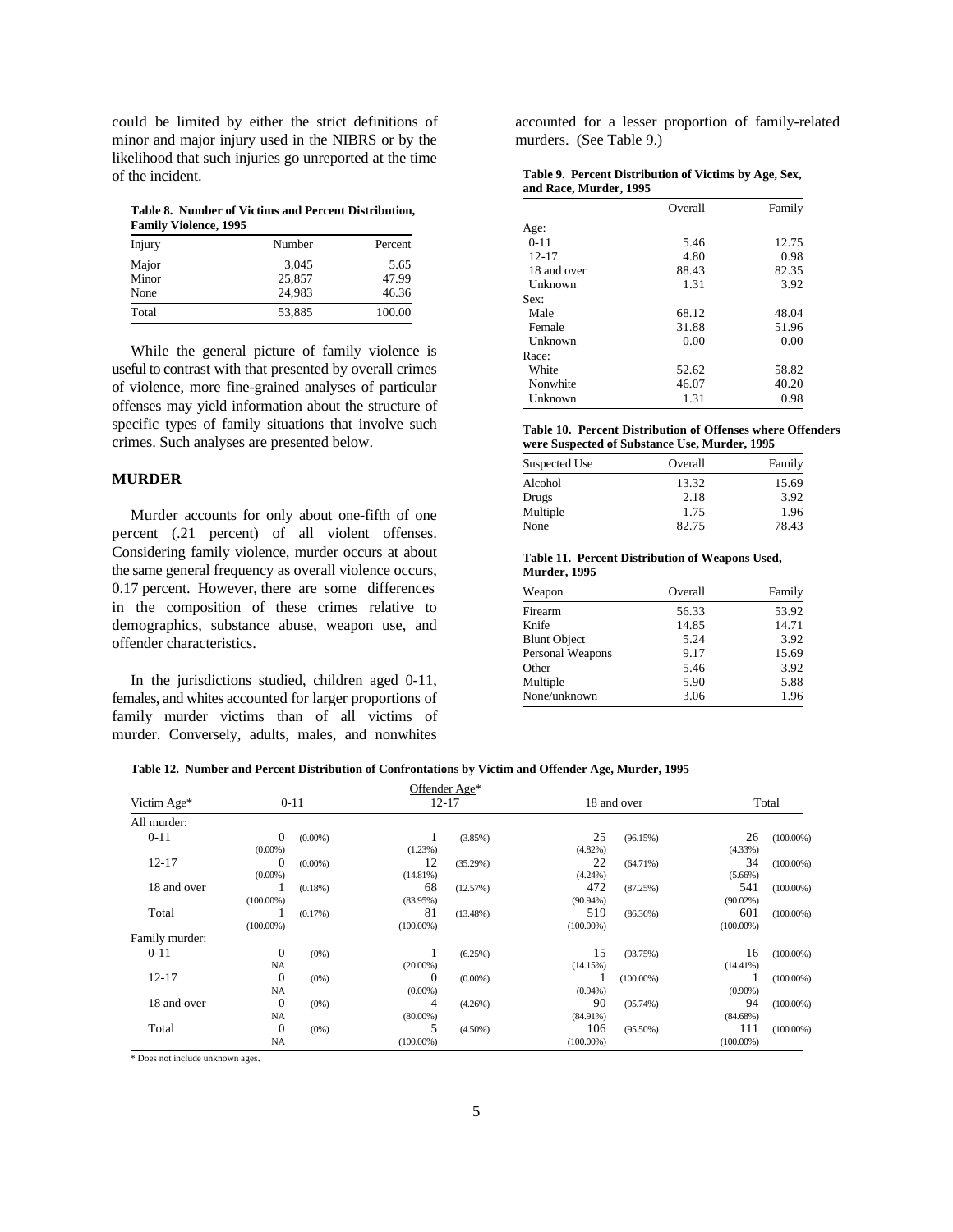to involve only slightly more substance abuse on the more often victims of family rape compared to part of the offender (22 percent versus 17 percent) all victims of rape (31 percent versus 11 percent). than in the general case. No substance abuse was There are no gender differences between victims of reported to be involved in 78 percent of the family family rape as compared to the gender composition of murders and 83 percent of all murders. (See Table ll victims of rape. White individuals show similar 10.) resultsin both family and overall rape in the jurisdictions

Firearms were reported to be involved in over 50 percent of the cases of both family and all murders. Turning to substance abuse, family rape appears to Comparing family cases to the overall picture of involve less substance abuse on the part of the murder shows that personal weapons (hands, fists, offender than it does in the overall case (12 percent feet, etc.) are more prevalently involved in family versus 17 percent). At the same time, it is important murders (16 percent versus 9 percent). Other weapon to note that no substance abuse was reported to be types (blunt objects, knives, etc.) are about equally involved in 88 percent of the family rapes and 83 represented in both the family cases and the overall percent of all rapes. (See Table 14.) murder picture. (See Table 11.)

Finally, focusing on the age of offenders and their victims shows that, proportionally, individuals aged 12-17 less frequently kill adults in family situations than they do in overall murder incidents (80 percent versus 84 percent). When adults are the offenders in either family or general murder, they most often murder other adults (85 percent, family and 91 percent, overall). (See Table 12.)

# **FORCIBLE RAPE**

Rape accounts for only about 2 percent of all violent offenses. Considering family violence, rape occurs with less frequency than overall violence at 1 percent. (See Tables 1 and 5.) However, there are some differences in the composition of rape relative to demographics, substance abuse, weapon use, and offender characteristics.

**Table 13. Percent Distribution of Victims by Age, Sex, and Race, Forcible Rape, 1995**

|             | Overall | Family |
|-------------|---------|--------|
| Age:        |         |        |
| $0 - 11$    | 10.65   | 30.96  |
| $12 - 17$   | 35.37   | 35.45  |
| 18 and over | 52.62   | 32.51  |
| Unknown     | 1.35    | 1.08   |
| Sex:        |         |        |
| Male        | 1.04    | 1.08   |
| Female      | 98.96   | 98.92  |
| Unknown     | 0.00    | 0.00   |
| Race:       |         |        |
| White       | 72.20   | 73.99  |
| Nonwhite    | 25.87   | 24.77  |
| Unknown     | 1.94    | 1.24   |

Turning to substance abuse, family murder appears In particular, children under 12 are nearly three times studied. (See Table 13.)

**Table 14. Percent Distribution of Offenses where Offenders were Suspected of Substance Use, Forcible Rape, 1995**

| Suspected Use | Overall | Family |
|---------------|---------|--------|
|               |         |        |
| Alcohol       | 14.40   | 9.44   |
| Drugs         | 1.07    | 0.93   |
| Multiple      | 2.01    | 1.55   |
| None          | 82.52   | 88.08  |

Personal weapons (hands, fists, feet, etc.) are the weapons most frequently used in all forcible rapes (overall or family-related). Firearms are infrequently involved in either family or overall rape. Other weapons such as knives, blunt objects, etc., are also only occasionally involved in these offenses. No weapons were used in 24 percent of the family rapes and in 21 percent of all rapes. (See Table 15.)

**Table 15. Percent Distribution of Weapons Used, Forcible Rape, 1995**

| Overall | Family |
|---------|--------|
| 1.58    | 0.31   |
| 2.85    | 1.08   |
| 0.38    | 0.31   |
| 69.16   | 70.12  |
| 2.42    | 2.32   |
| 2.45    | 2.32   |
| 21.15   | 23.53  |
|         |        |

Focusing on the age of offenders and their victims shows that children under the age of 12 almost always victimize other children of the same age. Juveniles aged 12-17 also tend to victimize individuals within the same age group in overall rape (66 percent), but in family cases, their victims are disproportionately children aged 11 or younger (65 percent). When adults are the victims in overall or family rape, they most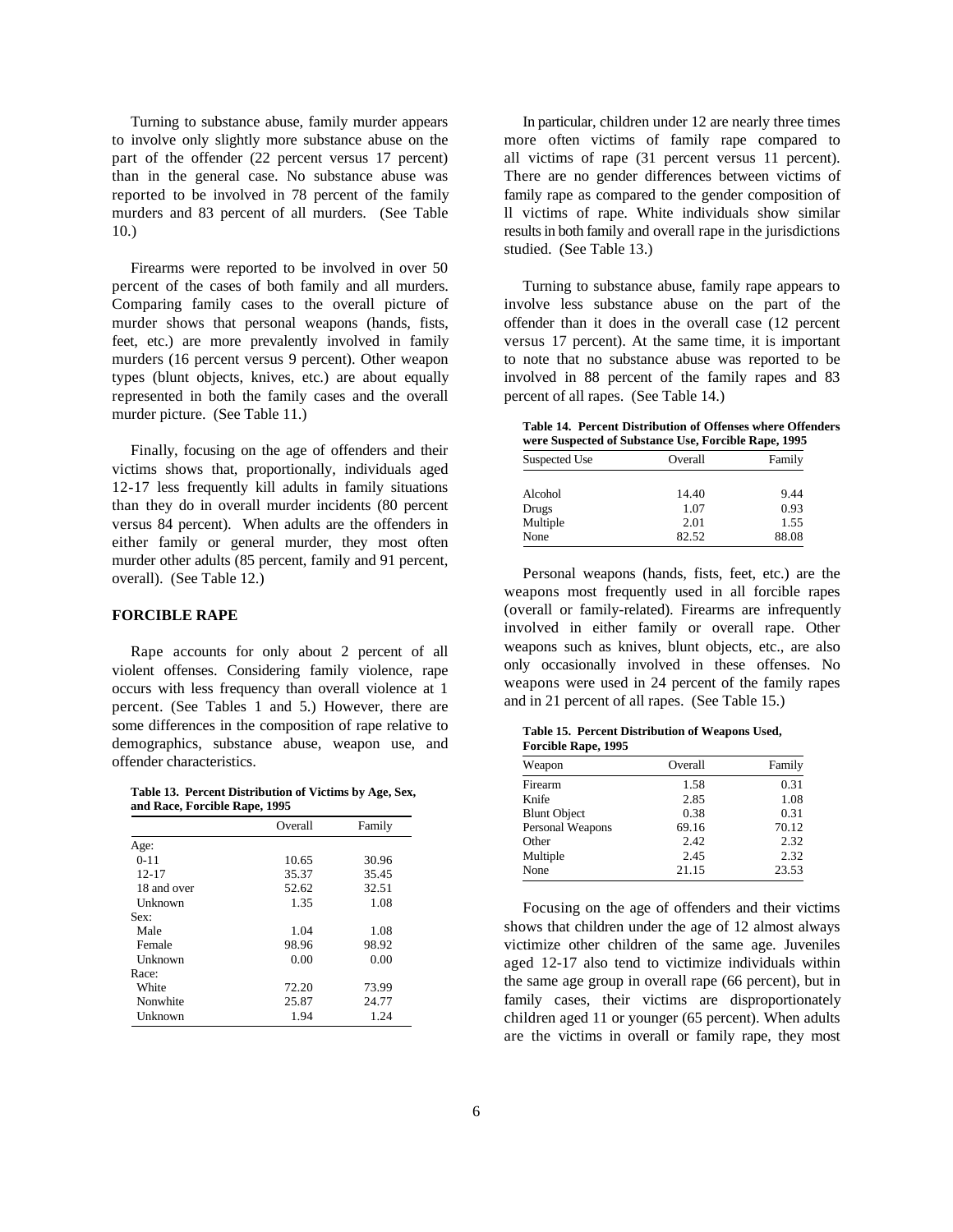often are raped by other adults (97 percent in each victims who are children under 12 is about three times instance). However, when examining victim age higher in the family setting than in all rape offenses regardless of offender age, the percentage of rape (31 percent versus 11 percent). (See Table 16.)

| Table 16. Number and Percent Distribution of Confrontations by Victim and Offender Age, Forcible Rape, 1995 |  |  |  |
|-------------------------------------------------------------------------------------------------------------|--|--|--|
|                                                                                                             |  |  |  |

|                       |                |            |              | Offender Age* |              |             |              |              |
|-----------------------|----------------|------------|--------------|---------------|--------------|-------------|--------------|--------------|
| Victim Age*           |                | $0 - 11$   |              | $12 - 17$     | 18 and over  |             | Total        |              |
| All forcible rape:    |                |            |              |               |              |             |              |              |
| $0 - 11$              | 46             | (10.43%)   | 162          | (36.73%)      | 233          | (52.83%)    | 441          | $(100.00\%)$ |
|                       | $(92.00\%)$    |            | $(24.66\%)$  |               | (7.15%)      |             | $(11.11\%)$  |              |
| $12 - 17$             | 4              | (0.26%)    | 435          | (28.47%)      | 1,089        | (71.27%)    | 1,528        | $(100.00\%)$ |
|                       | $(8.00\%)$     |            | (66.21%)     |               | (33.39%)     |             | (38.51%)     |              |
| 18 and over           | $\theta$       | $(0\%)$    | 60           | $(3.00\%)$    | 1,939        | $(97.00\%)$ | 1,999        | $(100.00\%)$ |
|                       | $(0.00\%)$     |            | (9.13%)      |               | $(59.46\%)$  |             | (50.38%)     |              |
| Total                 | 50             | (1.25%)    | 657          | (16.56%)      | 3,261        | (82.18%)    | 3,968        | $(100.00\%)$ |
|                       | $(100.00\%)$   |            | $(100.00\%)$ |               | $(100.00\%)$ |             | $(100.00\%)$ |              |
| Family forcible rape: |                |            |              |               |              |             |              |              |
| $0 - 11$              | 18             | $(8.33\%)$ | 66           | (30.56%)      | 132          | $(61.11\%)$ | 216          | $(100.00\%)$ |
|                       | $(100.00\%)$   |            | (65.35%)     |               | (23.28%)     |             | (31.49%)     |              |
| $12 - 17$             | $\overline{0}$ | $(0\%)$    | 28           | $(11.20\%)$   | 222          | $(88.80\%)$ | 250          | $(100.00\%)$ |
|                       | (0%)           |            | (27.72%)     |               | (39.15%)     |             | $(36.44\%)$  |              |
| 18 and over           | $\theta$       | $(0\%)$    | 7            | (3.18%)       | 213          | $(96.82\%)$ | 220          | $(100.00\%)$ |
|                       | (0%)           |            | (6.93%)      |               | (37.57%)     |             | (32.07%)     |              |
| Total                 | 18             | (2.62%)    | 101          | (14.72%)      | 567          | (82.65%)    | 686          | $(100.00\%)$ |
|                       | $(100.00\%)$   |            | $(100.00\%)$ |               | $(100.00\%)$ |             | $(100.00\%)$ |              |

\* Does not include unknown ages.

were reported and analyzed. These violent offenses, however, were frequently reported as having involved aggravated assault do not appear to differ significantly no or only minor injuries. These data show no between family offenses and overall offenses. substantial difference between family rapes and overall rapes in major injuries being sustained. (See Table 17.)

**Table 17. Number of Victims and Percent Distribution, Forcible Rape, 1995**

| Injury | Overall | Family |
|--------|---------|--------|
| Major  | 4.10    | 4.02   |
| Minor  | 24.06   | 21.05  |
| None   | 71.82   | 74.92  |

# **AGGRAVATED ASSAULT**

Aggravated assault accounts for about 21 percent of all violent offenses. Considering family violence, aggravated assault comprises 19 percent of all offenses.

Children under 12 comprise 5 percent of victims of family aggravated assault and overall aggravated assault. Females, however, make up a considerably greater portion of family aggravated assault victims than they do overall aggravated assault victims (62 percent versus 43 percent). Conversely, males represent a greater portion of overall aggravated assault victims than they do as victims of similar

Finally, the injuries suffered by these rape victims offenses in family settings (57 percent versus 38 re reported and analyzed. These violent offenses, percent). (See Table 18.) The racial patterns for

**Table 18. Percent Distribution of Victims by Age, Sex, and Race, Aggravated Assault, 1995**

|             | Overall | Family |
|-------------|---------|--------|
| Age:        |         |        |
| $0 - 11$    | 4.68    | 5.30   |
| $12 - 17$   | 14.14   | 9.01   |
| 18 and over | 79.66   | 85.07  |
| Unknown     | 1.53    | 0.62   |
| Sex:        |         |        |
| Male        | 56.53   | 37.67  |
| Female      | 43.35   | 62.29  |
| Unknown     | 0.13    | 0.04   |
| Race:       |         |        |
| White       | 61.78   | 59.42  |
| Nonwhite    | 37.65   | 39.69  |
| Unknown     | 1.50    | 0.89   |

Turning to substance abuse, family aggravated assault involves more suspected substance abuse on the part of the offender (27 percent versus 20 percent) than it does in the overall case. At the same time, it is important to note that no substance abuse was reported in 73 percent of the family incidents and 80 percent of overall aggravated assault. (See Table 19.)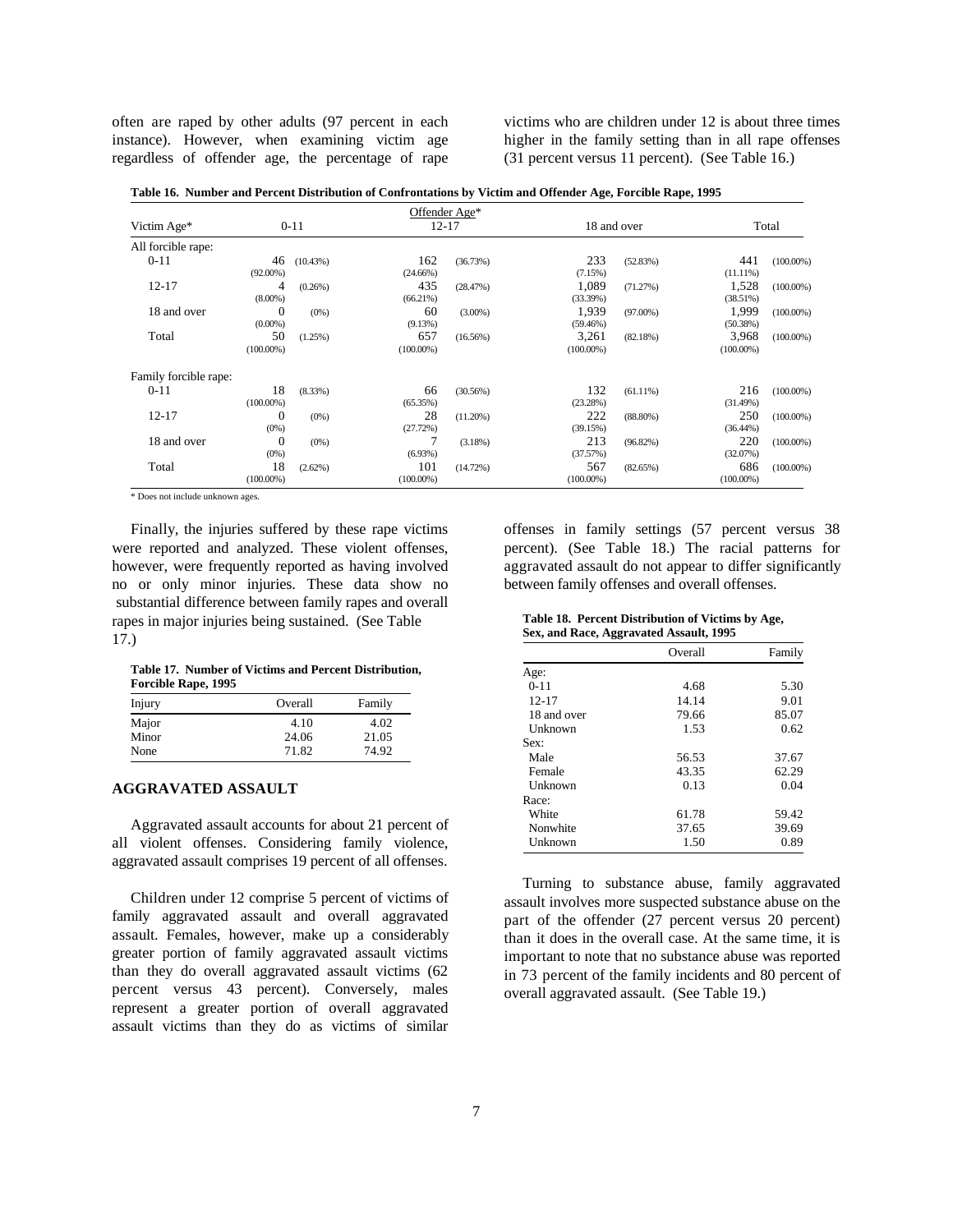**Table 19. Percent Distribution of Offenses where Offender was Suspected of Substance Use, Aggravated Assault, 1995**

| Suspected Use | Overall | Family |
|---------------|---------|--------|
| Alcohol       | 18.48   | 24.97  |
| Drugs         | 0.82    | 0.99   |
| Multiple      | 1.09    | 1.35   |
| None          | 79.60   | 72.70  |

Firearms, while not the predominant weapons used in this offense, still are involved in 18 percent of all aggravated assaults, as compared to only 11 percent of the family cases. Personal weapons (hands, fists, feet, etc.) are used with the same frequency, whether family or overall aggravated assault. Likewise, knives, blunt objects, and other types of weapons also are weapon involvement was rarely reported in either used with equal frequency in either case. Because of the nature of aggravated assault, no or unknown instance. (See Table 20.)

#### **Table 20. Percent Distribution of Weapons Used, Aggravated Assault, 1995**

| Weapon              | Overall | Family |
|---------------------|---------|--------|
| Firearm             | 17.66   | 10.71  |
| Knife               | 16.19   | 18.53  |
| <b>Blunt Object</b> | 16.92   | 17.37  |
| Personal Weapons    | 23.00   | 24.42  |
| Other               | 10.15   | 8.38   |
| Multiple            | 12.16   | 17.01  |
| None/unknown        | 3.91    | 3.56   |

| Table 21. Number and Percent Distribution of Confrontations of Victim and Offender Age, Aggravated Assault, 1995 |  |  |  |
|------------------------------------------------------------------------------------------------------------------|--|--|--|
|                                                                                                                  |  |  |  |

|                            |              |            |              | Offender Age* |              |             |              |              |
|----------------------------|--------------|------------|--------------|---------------|--------------|-------------|--------------|--------------|
| Victim Age*                |              | $0 - 11$   |              | $12 - 17$     |              | 18 and over |              | Total        |
| All Aggravated Assault:    |              |            |              |               |              |             |              |              |
| $0 - 11$                   | 596          | (23.99%)   | 747          | $(30.07\%)$   | 1,141        | $(45.93\%)$ | 2,484        | $(100.00\%)$ |
|                            | (67.57%)     |            | (7.48%)      |               | (2.58%)      |             | $(4.51\%)$   |              |
| $12 - 17$                  | 165          | $(1.88\%)$ | 4,793        | (54.48%)      | 3,839        | $(43.64\%)$ | 8,797        | $(100.00\%)$ |
|                            | (18.71%)     |            | (47.96%)     |               | $(8.69\%)$   |             | (15.97%)     |              |
| 18 and over                | 121          | (0.28%)    | 4,453        | (10.17%)      | 39,213       | (89.55%)    | 43,787       | $(100.00\%)$ |
|                            | (13.72%)     |            | (44.56%)     |               | (88.73%)     |             | (79.51%)     |              |
| Total                      | 882          | $(1.60\%)$ | 9.993        | (18.15%)      | 44.193       | (80.25%)    | 55,068       | $(100.00\%)$ |
|                            | $(100.00\%)$ |            | $(100.00\%)$ |               | $(100.00\%)$ |             | $(100.00\%)$ |              |
| Family Aggravated Assault: |              |            |              |               |              |             |              |              |
| $0 - 11$                   | 23           | $(3.41\%)$ | 68           | $(10.09\%)$   | 583          | $(86.50\%)$ | 674          | $(100.00\%)$ |
|                            | (29.87%)     |            | (4.85%)      |               | $(5.06\%)$   |             | (5.19%)      |              |
| $12 - 17$                  | 15           | (1.19%)    | 420          | (33.31%)      | 826          | $(65.50\%)$ | 1,261        | $(100.00\%)$ |
|                            | (19.48%)     |            | (29.96%)     |               | (7.17%)      |             | $(9.70\%)$   |              |
| 18 and over                | 39           | (0.35%)    | 914          | (8.26%)       | 10,107       | (91.38%)    | 11,060       | $(100.00\%)$ |
|                            | (50.65%)     |            | (65.19%)     |               | (87.76%)     |             | $(85.11\%)$  |              |
| Total                      | 77           | $(0.59\%)$ | 1,402        | (10.79%)      | 11,516       | (88.62%)    | 12,995       | $(100.00\%)$ |
|                            | $(100.00\%)$ |            | $(100.00\%)$ |               | $(100.00\%)$ |             | $(100.00\%)$ |              |

\* Does not include unknown ages.

Focusing on the age of offenders and their victims shows that children under the age of 12 most frequently victimize other children of the same age in overall aggravated assault, but tend to victimize older persons in family violence situations. Juveniles aged 12-17 proportionally victimize individuals within their own age group (48 percent) and adults (45 percent) in overall aggravated assault, but in family cases juveniles disproportionately victimize adults (65 percent). When adults are the offenders, however, the predominant victims in both the family and overall aggravated assaults are adults. (See Table 21.)

The analysis of injuries incurred by aggravated assault victims shows that frequently no injury or only minor injuries were sustained. The occurrence of major injury is slightly higher for overall aggravated assault victims than for family aggravated assault victims. (See Table 22.)

#### **Table 22. Numbers of Victims and Percent Distribution, Aggravated Assault, 1995**

| Injury | Overall | Family |
|--------|---------|--------|
| Major  | 23.47   | 20.48  |
| Minor  | 34.22   | 39.00  |
| None   | 42.31   | 40.53  |

#### **SIMPLE ASSAULT**

Simple assault accounts for 56 percent of all violent offenses. Considering family violence, simple assault accounts for 68 percent. In both overall and family simple assault, 4 percent of children under 12 are victimized. Considering their percentage of the totals, individuals aged 12-17 are less often victims of family simple assaults than they are victims of overall simple assaults (16 percent versus 9 percent). Also, adults account for 78 percent of the victims in overall assaults and 87 percent in family assaults. Females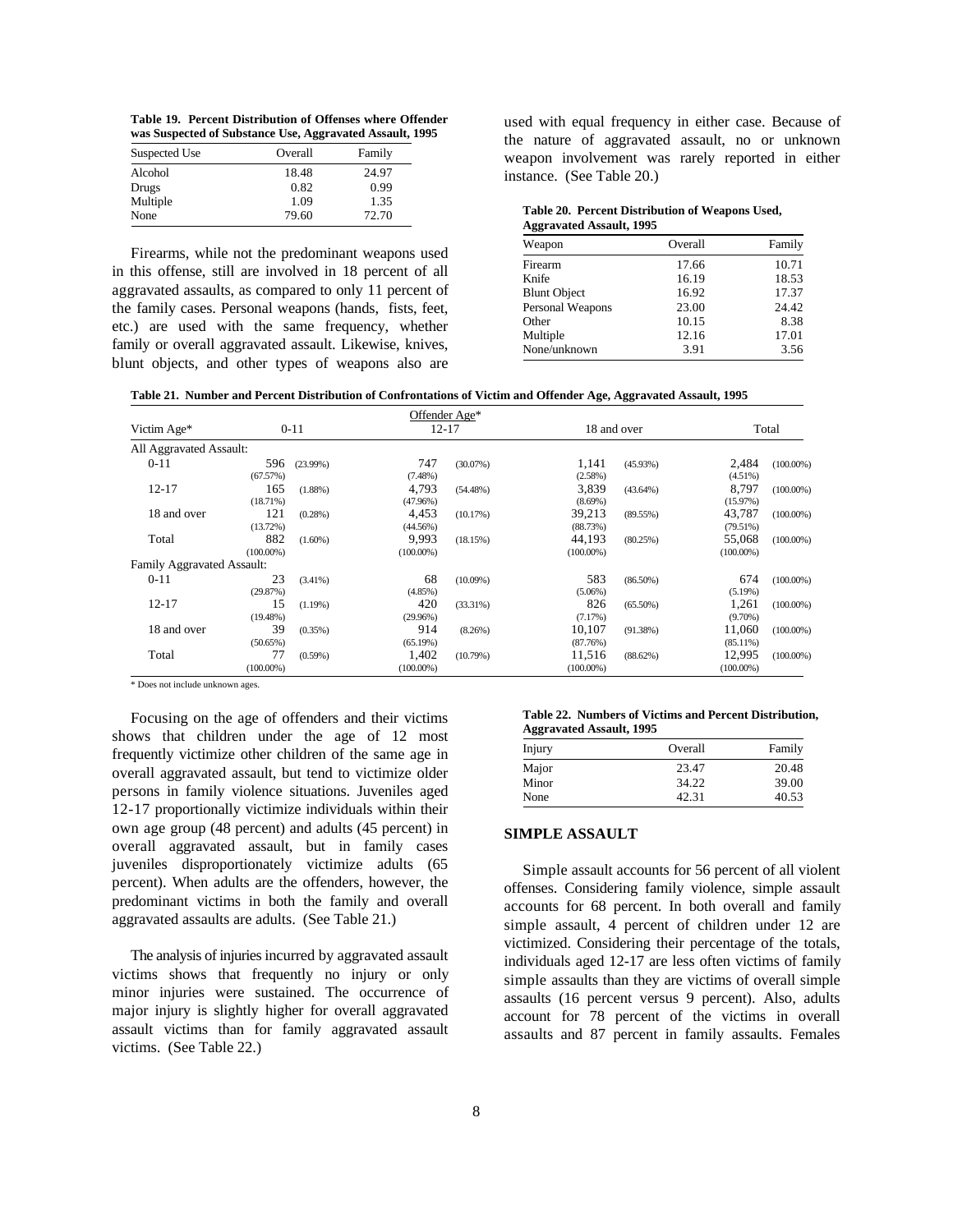overall simple assault (76 percent versus 61 percent). of all simple assaults. (See Table 24.) Considering family or all cases when reviewing the race of the victim, the patterns are similar. Seventyone to seventy-three percent of the victims were identified as white in the jurisdictions studied. (See Table 23.)

**Table 23. Percent of Victims by Age, Sex, and Race, Simple Assault, 1995**

|             | Overall | Family |  |
|-------------|---------|--------|--|
| Age:        |         |        |  |
| $0 - 11$    | 4.37    | 3.54   |  |
| $12 - 17$   | 15.86   | 8.90   |  |
| 18 and over | 78.17   | 86.68  |  |
| Unknown     | 1.60    | 0.88   |  |
| Sex:        |         |        |  |
| Male        | 39.08   | 24.24  |  |
| Female      | 60.79   | 75.71  |  |
| Unknown     | 0.13    | 0.05   |  |
| Race:       |         |        |  |
| White       | 71.33   | 73.32  |  |
| Nonwhite    | 27.46   | 25.84  |  |
| Unknown     | 1.22    | 0.83   |  |

Turning to substance abuse, family simple assault involves more suspected substance abuse on the part of the offender (25 percent versus 20 percent) than in the general case. No substance abuse was reported in

more frequently experience family simple assault than 75 percent of the family simple assaults and 80 percent

**Table 24. Percent Distribution of Offenses where Offender was Suspected of Substance Use, Simple Assault, 1995**

| Suspected Use | Overall | Family |
|---------------|---------|--------|
| Alcohol       | 18.76   | 23.32  |
| Drugs         | 0.56    | 0.78   |
| Multiple      | 0.65    | 0.77   |
| None          | 80.04   | 75.13  |

As for aggravated assault, children under the age of 12 most frequently victimize other children of the same age in overall simple assaults. Data for family simple assaults, however, show that children under age 12 victimize other children of the same age group 45 percent of the time and adults 42 percent. Data for juveniles aged 12-17 reveal a similar picture; in all simple assaults other juveniles are the most frequent victims at 59 percent. In contrast, family assaults are shown to be more frequently focused on adults, 69 percent. When adults are the offenders in overall assaults, however, the predominant victims are adults, 89 percent. This finding is the same for cases of family simple assaults. (See Table 25.)

**Table 25. Number and Percent Distribution of Confrontations of Victim and Offender Age, Simple Assault, 1995**

|                        |                     |            |                       | Offender Age* |                        |             |                        |              |
|------------------------|---------------------|------------|-----------------------|---------------|------------------------|-------------|------------------------|--------------|
| Victim Age*            |                     | $0 - 11$   | $12 - 17$             |               |                        | 18 and over |                        | Total        |
| All Simple Assault:    |                     |            |                       |               |                        |             |                        |              |
| $0 - 11$               | 1,629               | (26.79%)   | 1,805                 | (29.69%)      | 2,646                  | $(43.52\%)$ | 6,080                  | $(100.00\%)$ |
|                        | (69.38%)            |            | (7.52%)               |               | (2.35%)                |             | $(4.38\%)$             |              |
| $12 - 17$              | 370                 | (1.51%)    | 14,084                | (57.61%)      | 9,993                  | $(40.88\%)$ | 24,447                 | $(100.00\%)$ |
|                        | (15.76%)            |            | (58.70%)              |               | $(8.89\%)$             |             | (17.61%)               |              |
| 18 and over            | 349                 | $(0.32\%)$ | 8,103                 | $(7.48\%)$    | 99,807                 | (92.19%)    | 108,259                | $(100.00\%)$ |
|                        | (14.86%)            |            | (33.77%)              |               | (88.76%)               |             | $(78.00\%)$            |              |
| Total                  | 2,348               | $(1.69\%)$ | 23,992                | (17.29%)      | 112,446                | $(81.02\%)$ | 138,786                | $(100.00\%)$ |
|                        | $(100.00\%)$        |            | $(100.00\%)$          |               | $(100.00\%)$           |             | $(100.00\%)$           |              |
| Family Simple Assault: |                     |            |                       |               |                        |             |                        |              |
| $0 - 11$               | 72                  | (4.51%)    | 205                   | (12.83%)      | 1,321                  | (82.67%)    | 1,598                  | $(100.00\%)$ |
|                        | $(45.00\%)$         |            | $(5.32\%)$            |               | (3.19%)                |             | (3.52%)                |              |
| $12 - 17$              | 21                  | $(0.50\%)$ | 974                   | (23.37%)      | 3,172                  | (76.12%)    | 4,167                  | $(100.00\%)$ |
|                        | (13.13%)            |            | (25.25%)              |               | (7.65%)                |             | (9.17%)                |              |
| 18 and over            | 67                  | (0.17%)    | 2,678                 | (6.75%)       | 36,947                 | $(93.08\%)$ | 39,692                 | $(100.00\%)$ |
|                        | (41.88%)            |            | (69.43%)              |               | (89.16%)               |             | (87.32%)               |              |
| Total                  | 160<br>$(100.00\%)$ | $(0.35\%)$ | 3,857<br>$(100.00\%)$ | $(8.48\%)$    | 41,440<br>$(100.00\%)$ | (91.16%)    | 45,457<br>$(100.00\%)$ | $(100.00\%)$ |

\* Does not include unknown ages.

## **INTIMIDATION**

violent crimes and 7 percent of family violence intimidation and 4 percent in the family case. Adults offenses. Young persons are infrequent victims of are the predominant victims, 85 percent for overall intimidation for both overall and family-related intimidation and 93 percent in the family offenses.

Intimidation accounts for about 12 percent of all aged 12-17 represent about 10 percent in overall offenses. Children under 12 account for about 2 percent of the victims in either case, while juveniles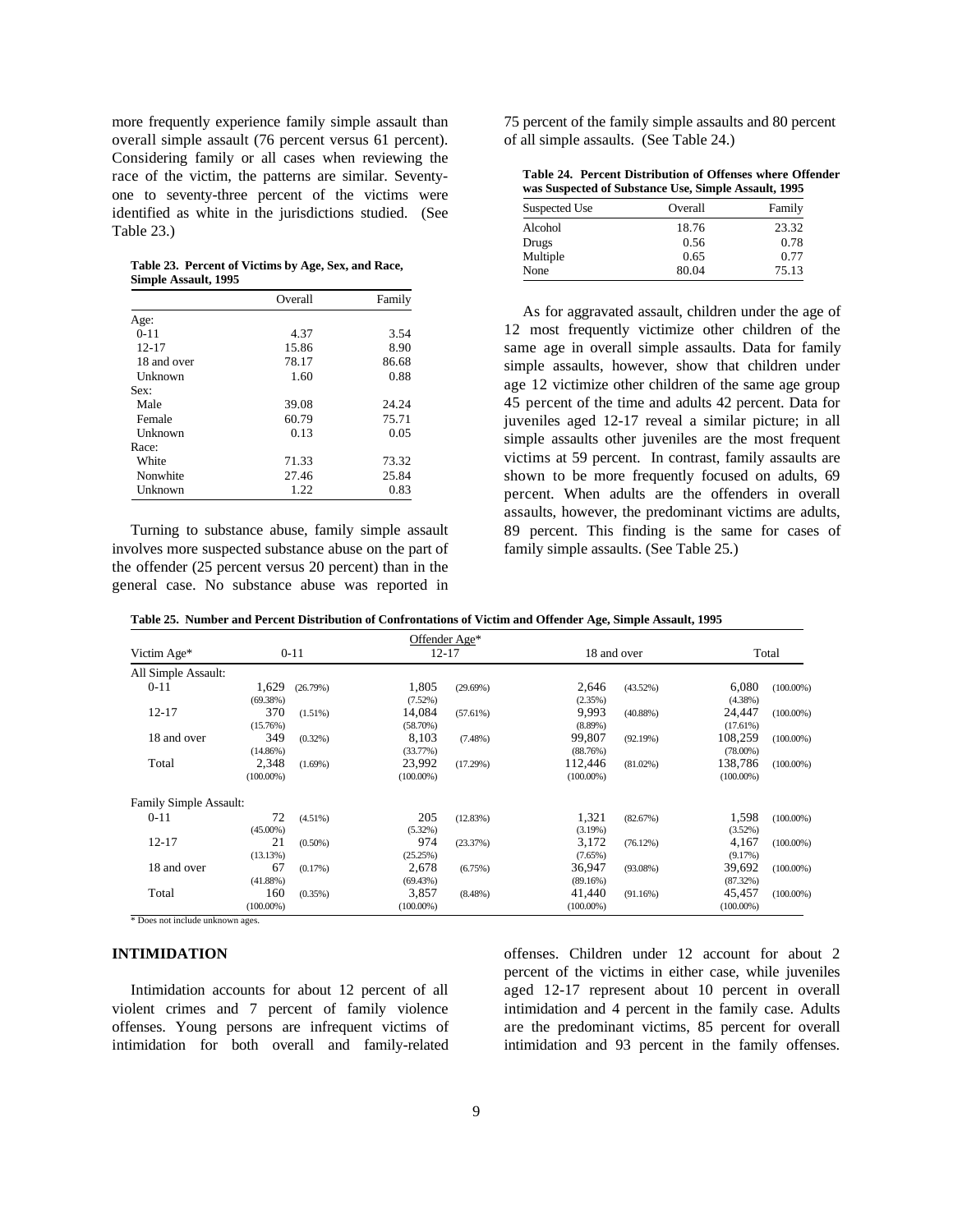Females comprise a larger portion of family no substance abuse was reported in most instances. intimidation victims at 77 percent versus 65 percent Eighty-two percent of the family intimidations and 92 for all offenses. Also, white individuals are more often percent of overall intimidation involved no suspected victims of overall intimidation than are nonwhites (78 substance abuse. Alcohol use was, however, much percent versus 20 percent). (See Table 26.) more prevalent in family offenses than it was in

**Table 26. Percent Distribution of Victims by Age, Sex, and Race, Intimidation, 1995**

|             | Overall | Family |
|-------------|---------|--------|
| Age:        |         |        |
| $0 - 11$    | 1.72    | 1.82   |
| $12 - 17$   | 9.97    | 3.92   |
| 18 and over | 85.13   | 93.28  |
| Unknown     | 3.18    | 0.98   |
| Sex:        |         |        |
| Male        | 35.15   | 22.59  |
| Female      | 64.59   | 77.37  |
| Unknown     | 0.26    | 0.05   |
| Race:       |         |        |
| White       | 77.65   | 70.20  |
| Nonwhite    | 19.51   | 28.11  |
| Unknown     | 2.84    | 1.70   |

Family intimidation involves more suspected substance abuse on the part of the offender than it does in the overall case (18 percent versus 8 percent). As was the case with the other assault offense categories,

overall offenses, 15 percent versus 7 percent. (See Table 27.)

**Table 27. Percent Distribution of Offenses where Offender was Suspected of Substance Use, Intimidation, 1995**

| Suspected Use | Overall | Family |
|---------------|---------|--------|
| Alcohol       | 7.07    | 15.35  |
| Drugs         | 0.54    | 1.20   |
| Multiple      | 0.58    | 1.51   |
| None          | 91.81   | 81.95  |

Weapons involvement is not applicable to these incidents.

As seen for the other assault offenses, young children under age 12 generally victimize other children of the same age in overall intimidations. The number of cases reported in this age category for family intimidation, however, is too small to state any substantive findings.

**Table 28. Number and Percent Distribution of Confrontations by Victim and Offender Age, Intimidation, 1995**

|                      |                     |            |                       | Offender Age* |                        |             |                        |              |
|----------------------|---------------------|------------|-----------------------|---------------|------------------------|-------------|------------------------|--------------|
| Victim Age*          |                     | $0 - 11$   |                       | $12 - 17$     |                        | 18 and over |                        | Total        |
| All Intimidation:    |                     |            |                       |               |                        |             |                        |              |
| $0 - 11$             | 87                  | (19.29%)   | 137                   | (30.38%)      | 227                    | (50.33%)    | 451                    | $(100.00\%)$ |
| $12 - 17$            | (47.54%)<br>36      | $(1.22\%)$ | $(3.99\%)$<br>1,579   | (53.67%)      | (1.15%)<br>1,327       | $(45.11\%)$ | $(1.94\%)$<br>2,942    | $(100.00\%)$ |
|                      | (19.67%)            |            | $(46.02\%)$           |               | $(6.74\%)$             |             | (12.62%)               |              |
| 18 and over          | 60<br>(32.79%)      | $(0.30\%)$ | 1,715<br>$(49.99\%)$  | (8.61%)       | 18,139<br>$(92.11\%)$  | (91.09%)    | 19,914<br>$(85.44\%)$  | $(100.00\%)$ |
| Total                | 183<br>$(100.00\%)$ | $(0.79\%)$ | 3,431<br>$(100.00\%)$ | $(14.72\%)$   | 19,693<br>$(100.00\%)$ | $(84.49\%)$ | 23,307<br>$(100.00\%)$ | $(100.00\%)$ |
| Family Intimidation: |                     |            |                       |               |                        |             |                        |              |
| $0 - 11$             | 2<br>(18.18%)       | (2.38%)    | 11<br>(3.27%)         | $(13.10\%)$   | 71<br>(1.76%)          | (84.52%)    | 84<br>$(1.92\%)$       | $(100.00\%)$ |
| $12 - 17$            | $\theta$<br>(0%)    | $(0\%)$    | 28<br>(8.33%)         | $(15.14\%)$   | 157<br>$(3.90\%)$      | $(84.86\%)$ | 185<br>(4.23%)         | $(100.00\%)$ |
| 18 and over          | 9                   | $(0.22\%)$ | 297                   | $(7.24\%)$    | 3,799                  | (92.55%)    | 4,105                  | $(100.00\%)$ |
| Total                | (81.82%)<br>11      | (0.25%)    | (88.39%)<br>336       | $(7.68\%)$    | $(94.34\%)$<br>4,027   | (92.07%)    | (93.85%)<br>4,374      | $(100.00\%)$ |
|                      | $(100.00\%)$        |            | $(100.00\%)$          |               | $(100.00\%)$           |             | $(100.00\%)$           |              |

\* Does not include unknown ages.

Juveniles aged 12-17, on the other hand, show a different pattern, with other juveniles being victimized about 46 percent of the time and adults about 50 percent of the time in overall intimidation offenses. Looking at family intimidations among juvenile offenders, adults are the predominant victims at 88 percent. Adults offenders overwhelmingly victimize other adults at about 92-94 percent for both family and general intimidations. (See Table 28.)

#### **OTHER OFFENSES**

Other offenses include forcible sodomy, sexual assault with an object, forcible fondling, and kidnaping/abduction. These offenses account for about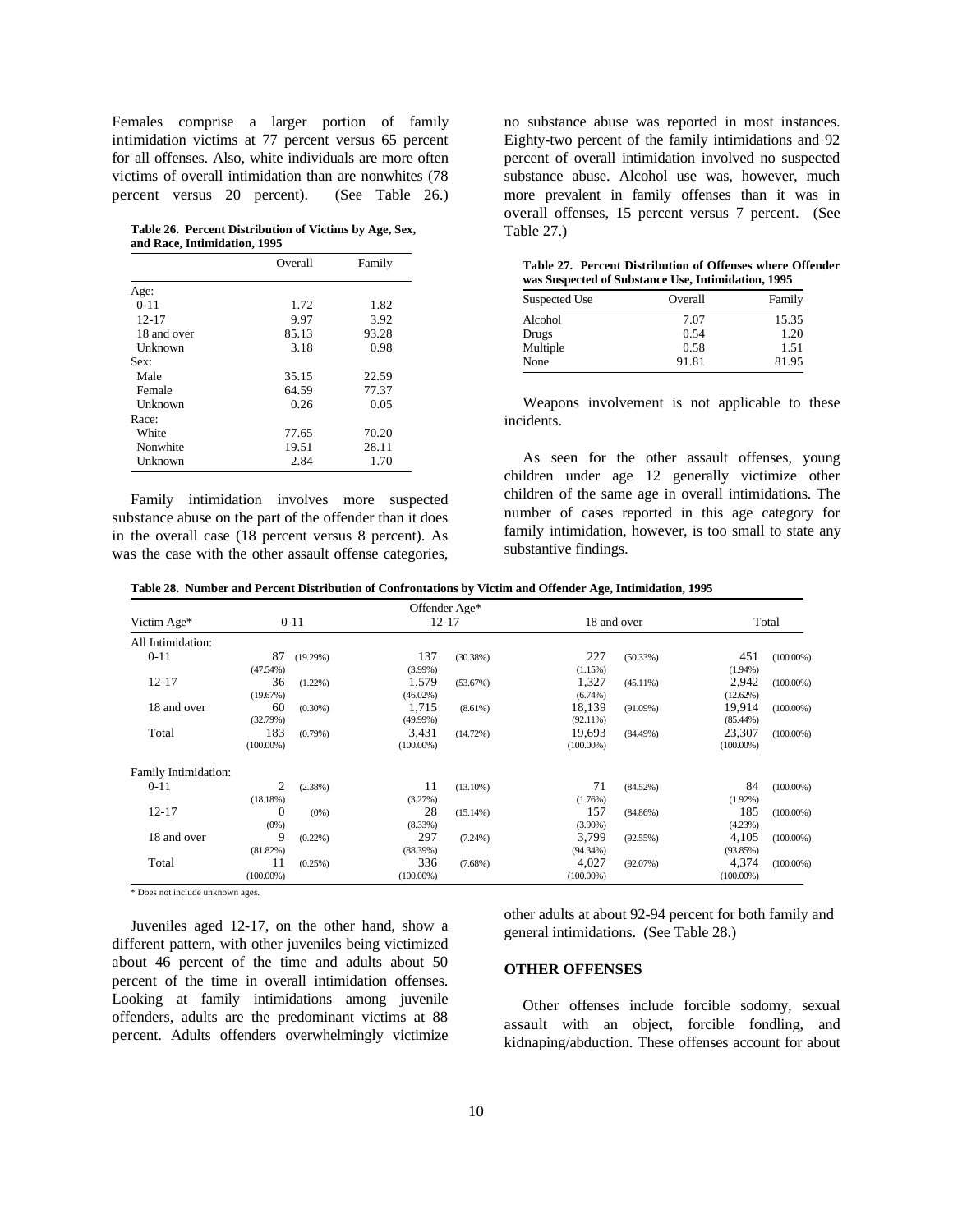4 percent of all violent offenses and 5 percent of those was reported in 94 percent of the family offenses and related to family. Children under 12 comprise about 92 percent of all other offenses. (See Table 30.) 44 percent of the victims of these offenses when looking at data for overall offenses. However, in family situations these children represent 62 percent of all victims. Juveniles aged 12-17 comprise 29 percent in overall offenses and 26 percent in family occurrences. Females are frequently victims of these offenses, comprising 75 percent of the victims of both family and overall offenses. Also, white individuals are the predominant victims of these offenses in both overall and family offenses, 82 and 90 percent respectively. Nonwhites are less often (7 percent versus 15 percent) victims of family-related offenses than they are victims of overall other offenses. (See Table 29.)

**Table 29. Percent Distribution of Victims by Age, Sex, and Race, Other Offenses, 1995**

|             | Overall | Family |
|-------------|---------|--------|
| Age:        |         |        |
| $0 - 11$    | 44.34   | 62.25  |
| $12 - 17$   | 28.78   | 26.03  |
| 18 and over | 25.22   | 10.67  |
| Unknown     | 1.65    | 1.06   |
| Sex:        |         |        |
| Male        | 24.44   | 24.61  |
| Female      | 75.40   | 75.25  |
| Unknown     | 0.17    | 0.15   |
| Race:       |         |        |
| White       | 82.05   | 89.84  |
| Nonwhite    | 15.21   | 7.13   |
| Unknown     | 2.75    | 3.03   |

Family offenses of this type involve less suspected substance abuse on the part of the offender than in the overall case (6 percent versus 8 percent). It is important to note, however, that no substance abuse

| Table 30. Percent Distribution of Offenders Suspected of |  |
|----------------------------------------------------------|--|
| <b>Substance Use, Other Offenses, 1995</b>               |  |

| Suspected Use | Overall | Family |
|---------------|---------|--------|
| Alcohol       | 6.88    | 4.37   |
| Drugs         | 0.50    | 0.51   |
| Multiple      | 0.73    | 0.66   |
| None          | 91.88   | 94.46  |

Firearms, knives, and blunt objects are not significant factors in these offenses. The majority of weapon use reported in these offenses is personal weapons. This finding remains consistent when looking at family or overall cases. No weapon involvement was reported in 28 and 31 percent of the cases for both overall and family offenses, respectively. (See Table 31.)

| Table 31. Percent of Weapons Used, |  |
|------------------------------------|--|
| Other Offenses, 1995               |  |

| Weapon              | Overall | Family |
|---------------------|---------|--------|
| Firearm             | 3.31    | 1.09   |
| Knife               | 1.82    | 0.62   |
| <b>Blunt Object</b> | 0.50    | 0.40   |
| Personal Weapons    | 62.83   | 63.67  |
| Other               | 2.53    | 2.37   |
| Multiple            | 1.36    | 0.87   |
| None/unknown        | 27.65   | 30.98  |

Data on the age of offenders and their victims show that individuals under the age of 12 almost exclusively victimize other children of the same age. This is evidenced in both family offenses, 99 percent of the cases, and general offenses, 97 percent of the cases.

| Table 32. Number and Percent Distribution of Confrontations by Victim and Offender Age, Other Offenses, 1995 |  |  |  |
|--------------------------------------------------------------------------------------------------------------|--|--|--|
|                                                                                                              |  |  |  |

|                                                    |              |            |              | Offender Age* |              |             |              |              |
|----------------------------------------------------|--------------|------------|--------------|---------------|--------------|-------------|--------------|--------------|
| Victim Age*                                        |              | $0 - 11$   |              | $12 - 17$     |              | 18 and over |              | Total        |
| All Other Offenses:                                |              |            |              |               |              |             |              |              |
| $0 - 11$                                           | 508          | (12.76%)   | 1,001        | (25.14%)      | 2,473        | $(62.10\%)$ | 3,982        | $(100.00\%)$ |
|                                                    | (96.95%)     |            | $(54.46\%)$  |               | (36.21%)     |             | (43.32%)     |              |
| $12 - 17$                                          | 9            | $(0.32\%)$ | 733          | (25.74%)      | 2,106        | (73.95%)    | 2,848        | $(100.00\%)$ |
|                                                    | (1.72%)      |            | (39.88%)     |               | (30.83%)     |             | (30.98%)     |              |
| 18 and over                                        |              | $(0.30\%)$ | 104          | $(4.40\%)$    | 2,251        | $(95.30\%)$ | 2,362        | $(100.00\%)$ |
|                                                    | $(1.34\%)$   |            | $(5.66\%)$   |               | (32.96%)     |             | (25.70%)     |              |
| Total                                              | 524          | $(5.70\%)$ | 1,838        | $(20.00\%)$   | 6,830        | $(74.30\%)$ | 9,192        | $(100.00\%)$ |
|                                                    | $(100.00\%)$ |            | $(100.00\%)$ |               | $(100.00\%)$ |             | $(100.00\%)$ |              |
| Family Other Offenses:                             |              |            |              |               |              |             |              |              |
| $0 - 11$                                           | 125          | (6.85%)    | 423          | (23.17%)      | 1,278        | $(69.99\%)$ | 1,826        | $(100.00\%)$ |
|                                                    | (99.21%)     |            | (79.51%)     |               | (57.72%)     |             | (63.58%)     |              |
| $12 - 17$                                          | $\Omega$     | $(0\%)$    | 95           | $(12.91\%)$   | 641          | (87.09%)    | 736          | $(100.00\%)$ |
|                                                    | (0%)         |            | (17.86%)     |               | (28.95%)     |             | (25.63%)     |              |
| 18 and over                                        |              | $(0.32\%)$ | 14           | $(4.52\%)$    | 295          | (95.16%)    | 310          | $(100.00\%)$ |
|                                                    | (0.79%       |            | (2.63%)      |               | (13.32%)     |             | (10.79%)     |              |
| Total                                              | 126          | (4.39%)    | 532          | (18.52%)      | 2,214        | $(77.09\%)$ | 2,872        | $(100.00\%)$ |
| <b><i>ED</i></b> and <i>include malmoran agent</i> | $(100.00\%)$ |            | $(100.00\%)$ |               | $(100.00\%)$ |             | $(100.00\%)$ |              |

\*Does not include unknown ages.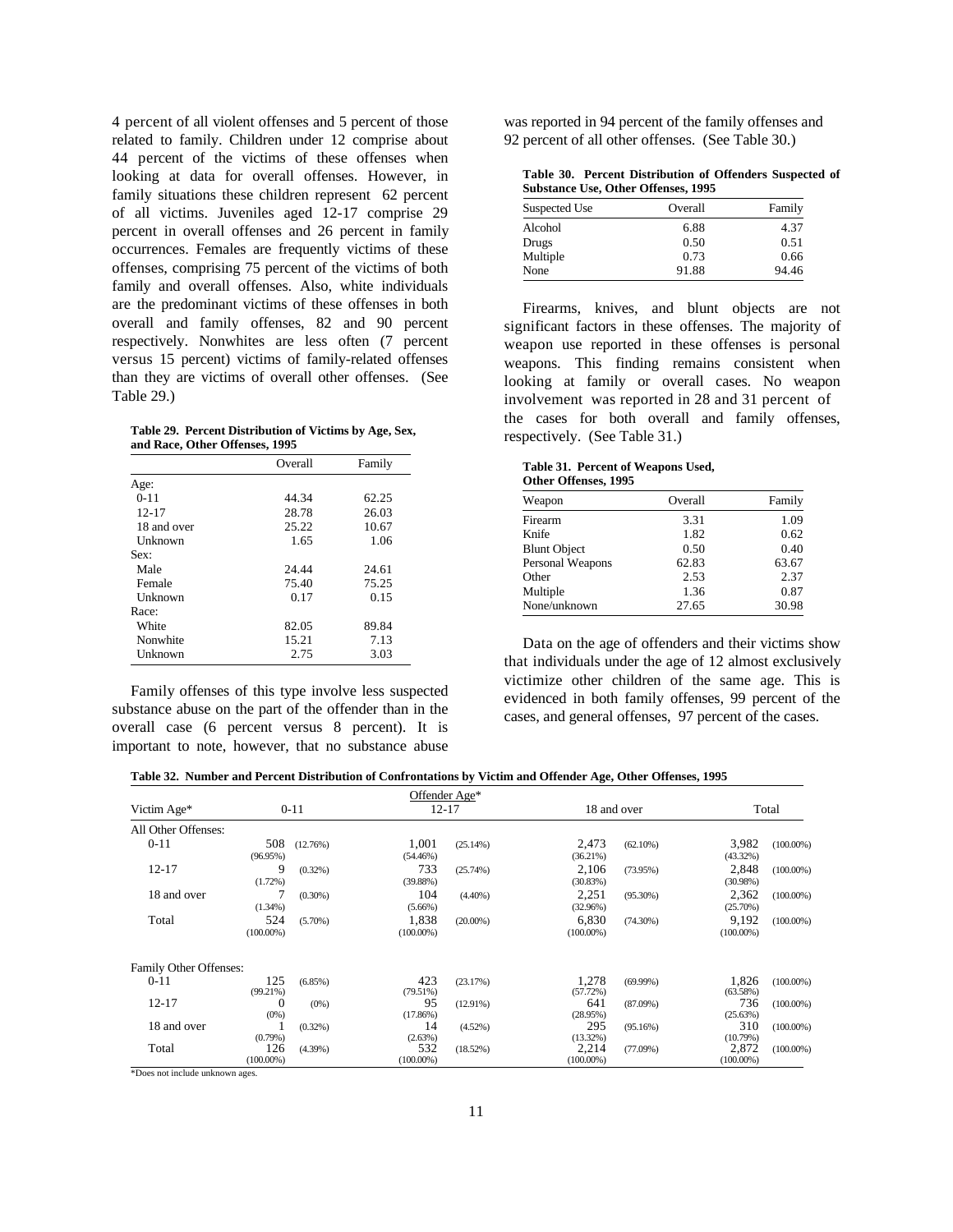victimize individuals within their same age group (40 only to the jurisdictions reporting. On this last point percent) as compared with victims under the age of 12 progress is being made, but data reflective of the (54 percent) in general other offenses. In family national picture are not yet available. cases, 80 percent of these offenders in the 12-17 age Nonetheless, this study illustrates that the NIBRS group victimize children under 12 and only 18 percent data can currently be used to support topical crime victimize similar-aged individuals. In overall other studies and contribute to the knowledge about specific offense incidents, adult offenders victimize children, crime problems. As such, this study shows that 27 juveniles, and adults with about the same frequency. percent of all violence occurs in a family setting and However, within families, children under the age of the majority of these offenses are assaultive in nature 12 comprise 58 percent of the victims and juveniles 29 involving offenses such as intimidation, simple assault, percent, with the remaining 13 percent being attributed or aggravated assault. In the jurisdictions studied, to adult victims. (See Table 32.) whites, adults, and females were found to be the

only minor injuries to victims. The occurrence of profile is evident. This seems to be particularly clear major injury was negligible (3 percent) in both family in sex offenses where children under 12 were found to and overall other offenses. (See Table 33.) comprise larger percentages of the victims associated

**Table 33. Number of Victims and Percent Distribution, Other Offenses, 1995**

| Injury                 | Overall                | Family                 | $uvv101 - 10$<br>violence.                                                              |
|------------------------|------------------------|------------------------|-----------------------------------------------------------------------------------------|
| Major<br>Minor<br>None | 2.68<br>11.78<br>85.54 | 3.20<br>10.81<br>85.98 | Cautic<br>from thes                                                                     |
|                        |                        |                        | the second control of the second control of the second control of the second control of |

#### **CONCLUSION**

This analysis was designed to demonstrate that the data compiled by the NIBRS can be used effectively for analyzing many aspects of violent crime. Yet, several limitations particular to the study of both the NIBRS data in general and that which relates to family violence remain. For instance, the NIBRS data collection does not permit an analysis of repeat calls to a given location. There are no geographic identifiers specific enough to support detailed geomapping of the data, and the generalizations from an

Juveniles aged 12-17, however, less frequently analysis of the presented data are currently limited

Most of these offenses, 97 percent, involved no or particular offenses, some variance with this general predominant victims of family violence, but within with family violence. The analysis for weapon use, substance abuse, and injury is informative and may be useful for understanding the problems of family

> Caution should be used in extrapolating conclusions from these findings since the NIBRS is not yet national in scope. As a result, data quality issues with the NIBRS are still evolving and statistical compatibility with other crime information systems remains to be studied. Further, the reporting of some information such as substance abuse in family violence may be hampered by the reluctance of or lack of opportunity for victims to come forward at the time of the offense. Nonetheless, this analysis of family violence, with its comparisons and contrasts to the overall picture of violence, may suggest some facets of these crimes that are amenable to efforts by law enforcement and the community to investigate and prevent such incidents.